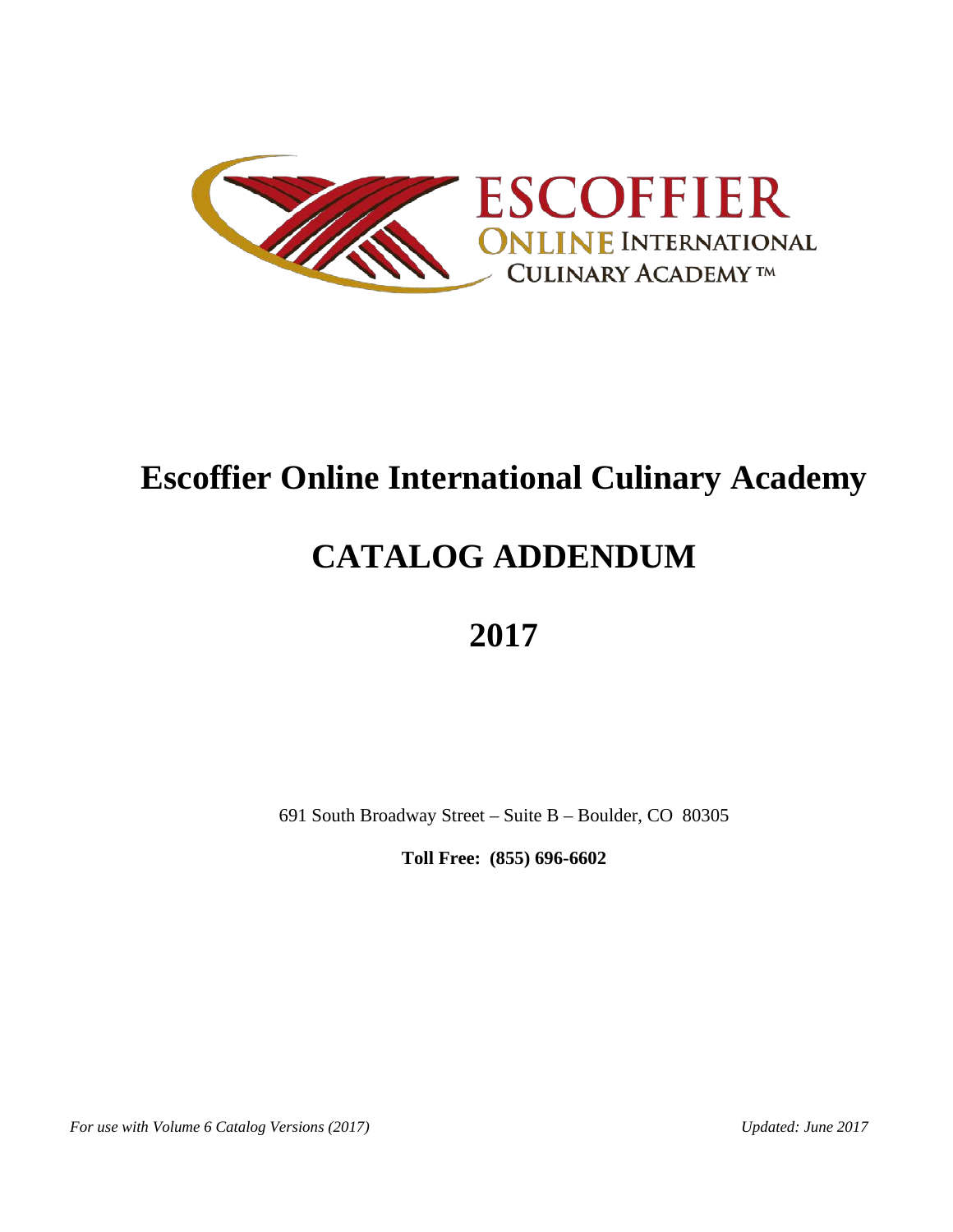

# **TABLE OF CONTENTS**

# Contents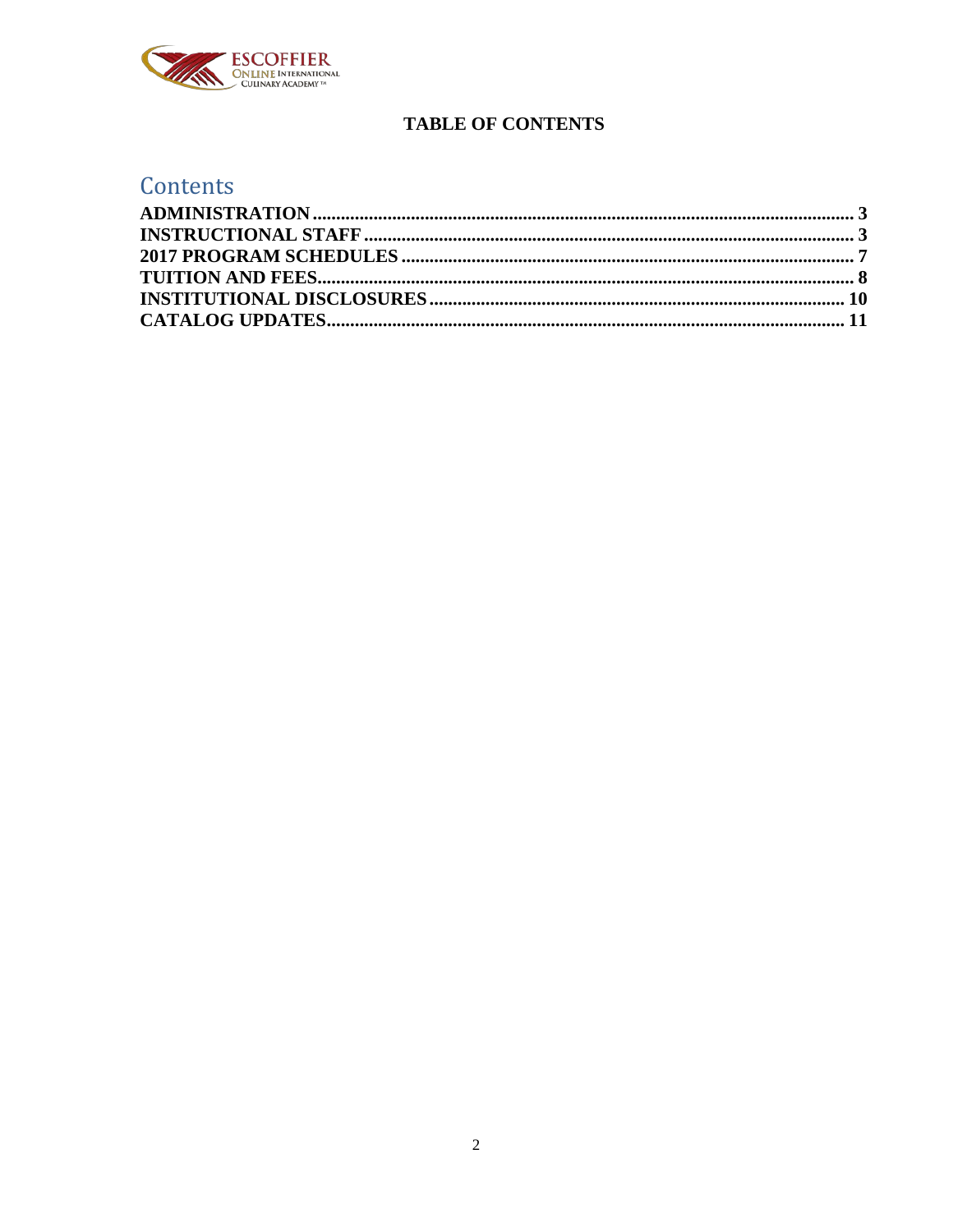

# <span id="page-2-0"></span>**ADMINISTRATION**

| Jeremy Wheaton          | President                         |
|-------------------------|-----------------------------------|
| <b>Kimberly Stanley</b> | <b>Chief Financial Officer</b>    |
| Randall Sansom          | Chief Academic Officer            |
| Jeffrey Larson          | <b>Chief Marketing Officer</b>    |
| <b>Anthony Williams</b> | Vice President of Operations      |
| Patricia Souza          | Vice President of Career Services |
| Joanna La Corte         | Director of Admissions            |
| Graham Mitchell         | <b>Executive Chef</b>             |
| Pat Hagan               | Registrar                         |
| Alisia Marquez          | <b>Student Finance Manager</b>    |

## <span id="page-2-1"></span>**INSTRUCTIONAL STAFF**

Escoffier Online International Culinary Academy is dedicated to excellence and tradition in culinary education. We encourage faculty and staff to continue learning and participate in activities that improve the quality of EOICA offerings.

Chef instructors can be contacted at any time by email at the addresses listed below. Additional information on current Escoffier Chefs can be found at: [www.escoffieronline.com](http://www.escoffieronline.com/chef-mentors-and-instructors)/chef[mentors-and-instructors](http://www.escoffieronline.com/chef-mentors-and-instructors)

#### **Chef Randall Sansom -** Chief Academic Officer – [chefsansom@escoffier.edu](mailto:chefsansom@escoffier.edu)

Chef Randall has over 20 years of experience as a professional chef, food and beverage directory and culinary educator. He brings an innovative and entrepreneurial touch to education through curriculum development, student-centered learning, and educational technology. Randall holds a Bachelor of Science Degree in Culinary Management and an Associate's Degree in Culinary Arts from The Art Institutes. Career highlights include positions as Executive Chef and Food & Beverage Director at prestigious country clubs in Texas, designing and opening multiple food service establishments and developing web applications for restaurant inventory and purchasing management. Randall's experiences have taken him to into almost every facto of the culinary industry including hotels, restaurants, country clubs, retirement communities, catering, and research development.

#### **Chef Graham Mitchell –** Executive Chef – [chefmitchell@escoffier.edu](mailto:chefmitchell@escoffier.edu)

Chef Graham Mitchell was raised in a small farm town in Mississippi by his grandparents, who taught him how to love cooking at an early age. After attending the University of Mississippi, Graham followed his heart to Johnson and Wales University in Charleston, South Carolina, graduating Summa Cum Laude with a degree in Culinary Arts in 1996.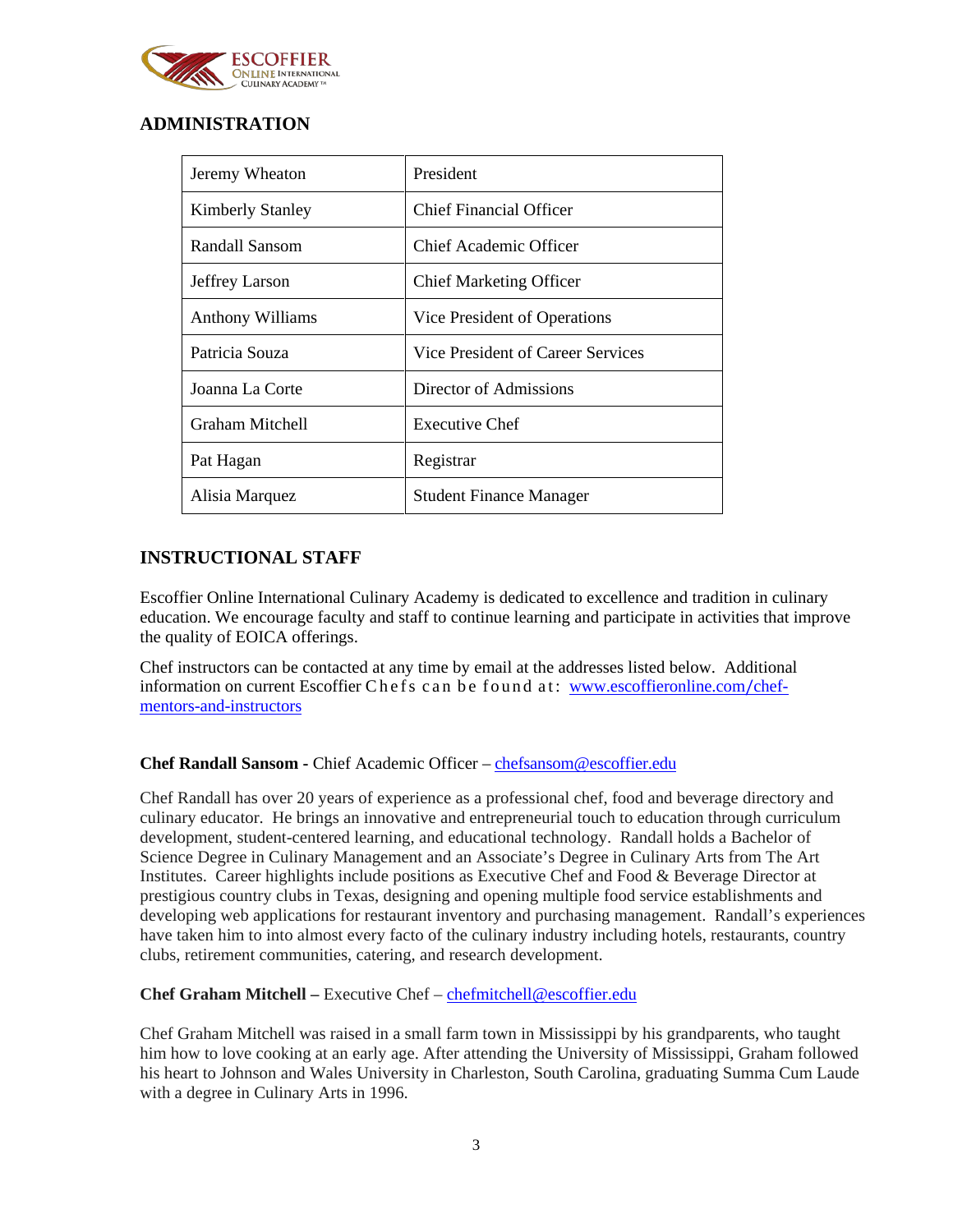

Chef Graham then moved to Scottsdale, AZ, where he served as Chef de Partie at the Fairmont Scottsdale Princess, Sous Chef at Medizona, and Executive Chef of Restaurant Hapa. With Hapa's Food and Wine Top Chef James McDevitt, Chef Graham opened the Soma Café in Scottsdale and Restaurant Budo in Napa, CA.

Chef Graham Mitchell began his career in education at the Texas Culinary Academy in 2005, where he taught culinary technique classes and managed the student-run Bleu River Grille and Ventana Restaurant. He briefly left culinary education in 2011 to become Chef at the Blue Star Cafeteria in Austin, TX, but later returned to culinary education as Executive Chef and leader of the Academic Department of the Boulder Campus of the Auguste Escoffier School of Culinary Arts. He took a Lead Chef position and taught at Escoffier Online International Culinary Academy before accepting the Executive Chef position.

#### **Baking & Pastry Program Instructors:**

#### **Chef Tom Beckman –** Chef Instructor – [chefbeckman@escoffier.edu](mailto:chefbeckman@escoffier.edu)

Chef Tom Beckman learned cooking from his mother, but got his degree in radio/TV communication and worked in the airline industry for 9 years before deciding to go to culinary school. He attended the Cooking and Hospitality Institute of Chicago, which would later become Le Cordon Bleu College of Culinary Arts. It was there that he found his passion for baking. He specializes in doughs, especially laminated doughs, used to make things like croissants and Danishes.

After graduation, he worked at several hotels in Chicago, most notably the Ritz-Carlton and the Mayfair Regent. He was the executive pastry chef at Tra Via, an Italian restaurant, under David Wennerlyn, and worked as a private chef in the Lincoln Park neighborhood of Chicago. Eventually, though, he discovered that teaching was his true calling. He returned to Le Cordon Bleu and taught baking and pastry there for 18 years, mentoring students of all backgrounds and levels of cooking knowledge, before joining the Escoffier Online staff as a pastry instructor.

#### **Chef Anne Lanute –** Chef Instructor – [cheflanute@escoffier.edu](mailto:cheflanute@escoffier.edu)

Chef Anne Lanute began working in the restaurant industry 20 years ago while finishing Bachelors of Arts degrees in Psychology and Writing from the College of St. Elizabeth. She went on to earn her Master's in Arts and Letters before enrolling in a Patisserie and Baking program and earning a certificate from Le Cordon Bleu College of Culinary Arts - Atlanta.

While in pastry school, Chef Anne sought out Atlanta's top pastry chefs and volunteered at their restaurants. She learned from Chef Christian Balbierer at Chocolate Pink, Chef Jonathan Saint-Hilaire at Trois, and Mihoko Obunai at the highly-rated Japanese-French fusion bakery, Joli Kobe.

Her efforts caught the attention of Kevin Rathbun, who brought her aboard as part of Pastry Chef Kirk Park's team. She designed breads and desserts for the highly-acclaimed Rathbun's, Krog Bar, and Kevin Rathbun Steak. A few years later, she returned to Trois, this time as Pastry Sous Chef. She later moved to Virginia to take a position as Chocolatier, working alongside Tim Gearhart at Gearharts Fine Chocolates in Charlottesville.

Chef Anne eventually returned home to the Chicago area, where she worked as a Pastry Chef at Bistro One West and DeEtta's Bakery, and as a Pastry Consultant. Today, she is the Pastry Arts Instructor at Escoffier Online International Culinary Academy, where she shares her knowledge and love of the craft with baking and pastry students.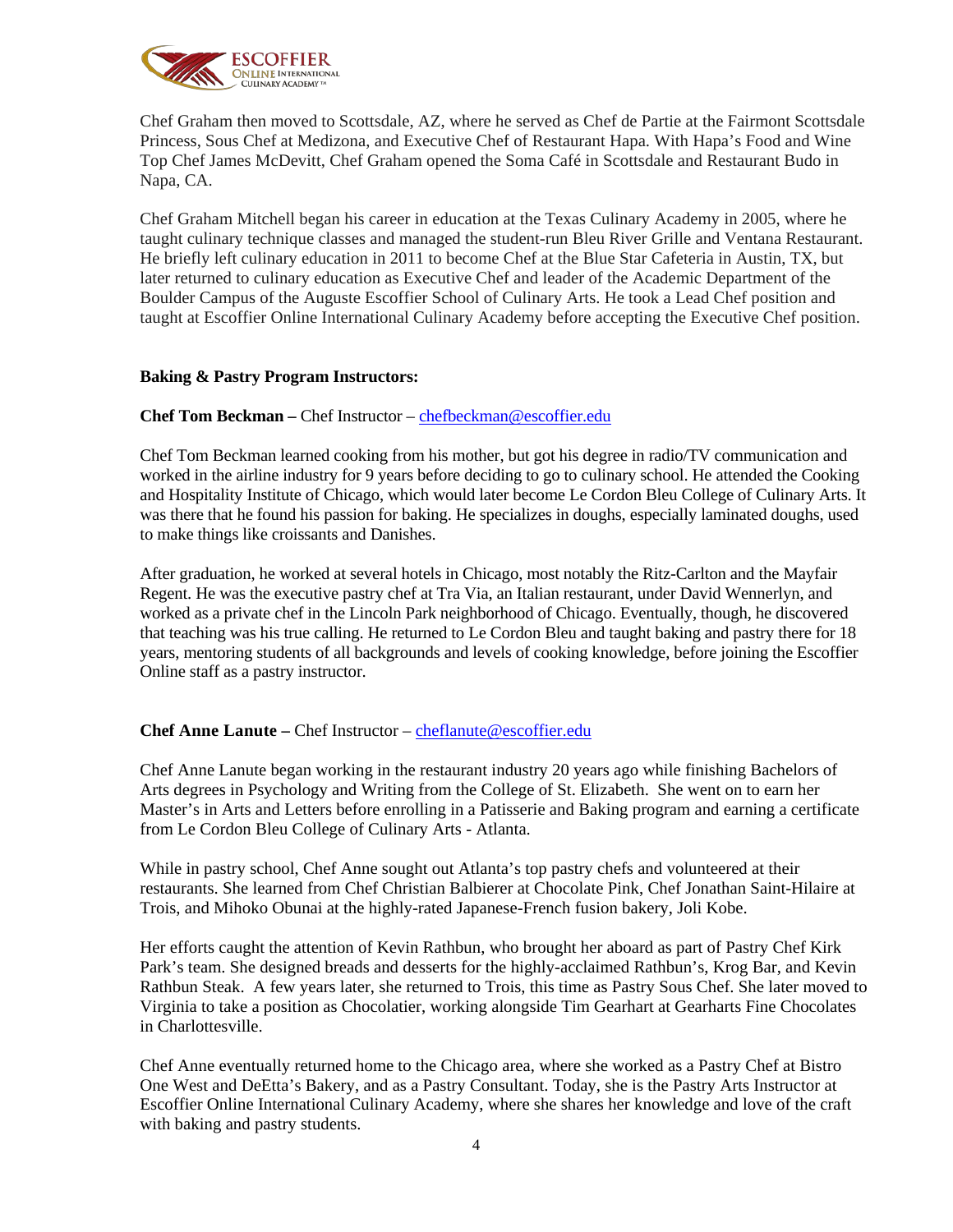

#### **Chef Chanel Hays –** Chef Instructor – [chefhays@escoffier.edu](mailto:chefhays@escoffier.edu)

Chef Chanel Hays grew up in a mixed Mexican-Romanian household and inherited a love of cooking from her mother and grandmother, who made dinner from scratch every night. After graduating from high school, she was torn between becoming a teacher or entering the culinary world. She decided on culinary, and graduated from Le Cordon Bleu in 2004 with an Associate's Degree in Occupational Studies. Working at various hotels and restaurants, she combined the training she had gained from her studies with the philosophy of home-style comfort food she had learned growing up. Her focus was in culinary, but her sweet tooth constantly pulled her towards baking, and she found ways to incorporate both into her work.

A year later, Chef Chanel started a catering company, White Apron Catering, where she worked closely with doctors to develop specialized menu options with patients who had compromised diets. Her passion for teaching never faded, however, and in 2006 she joined the staff of the Kitchen Academy in Hollywood as a Chef Instructor. From there, she continued teaching with Le Cordon Bleu, as Lead Chef Instructor of the Baking and Pastry program, for which she received the L'Esprit de Excellence Award in 2009 and Educator of the Year nominations in 2013 and 2014. She became a certified pastry chef (CWPC) through the American Culinary Federation in 2013. In 2016, she left her position at Le Cordon Bleu to get involved in online education, joining the staff of the Escoffier School of Culinary Arts.

Chef Chanel believes in fostering active discussion and participation among students. Each student has their own path through the culinary world, and the classroom is the crossroads where each path meets the others, making culinary school the ideal time for students to learn from each other's experiences. Everyone has something to contribute.

#### **Chef Luke Shaffer–** Chef Instructor – [chefshaffer@escoffier.edu](mailto:chefshaffer@escoffier.edu)

Chef Luke Shaffer is proud to be joining Escoffier Online International Culinary Academy as a Chef Instructor. Born and raised in Texas, Chef Luke grew up learning Southern-style cooking from his grandmother. On his twenty-second birthday, his friends bought him a grill, and he started hosting weekly dinners out of his apartment in college. From there, he decided to take his love of cooking and make it a career.

Chef Luke has worked at everything from cafes to high-end sushi restaurants, including renowned Austin sushi restaurant Uchi, as everything from a dishwasher to an executive chef. As a chef, he discovered his passion for teaching and inspiring others, which led him into the world of culinary education. Despite his far-flung culinary pursuits, his love for Southern home cooking remains as strong as ever, and he cooks out of his custom-made barbecue trailer whenever he goes tailgating.

As a Chef Instructor, Luke believes that education should be a journey of discovery for both teacher and student—a conversation between peers in which participants learn as much as they can from each other. He sees online culinary education as a way to bring together diverse learners from all across the globe, each bringing their own unique perspective to the table.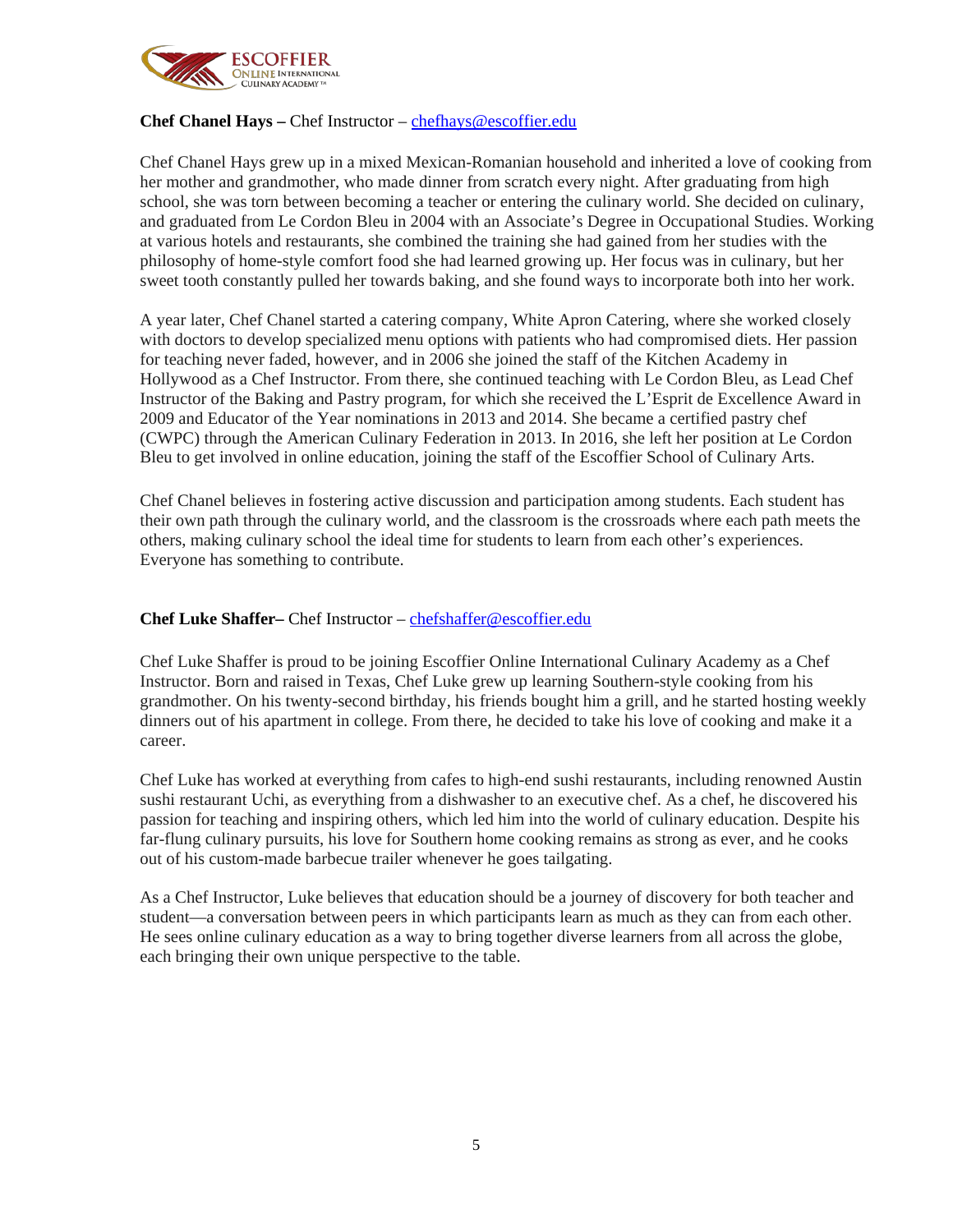

#### **Avocational Course Instructors:**

#### **Chef Cesar Herrera –** Chef Instructor – [chefherrara@escoffier.edu](mailto:chefherrara@escoffier.edu)

Chef Cesar Herrera was introduced into the restaurant industry at a very young age. He began helping out at his dad's friend's restaurant. By the time he was in high school, he had become a line cook at 1776 Restaurant in Crystal Lake, IL, cooking fine dining American Cuisine. After a few years he became the Sous Chef at "Pub on the Square"- another fine dining restaurant located in Woodstock, IL. After increasing his knowledge, he opened "Genovese's Café", an Italian cuisine restaurant in Crystal Lake, IL as the Executive Chef. His next project would be the Executive Chef at "Dock's Bar and Grill" located on Bangs Lake in Wauconda, IL. His latest venture was the opening of an Irish Gastro Pub, "Middleton's on Maine" in Wauconda, IL. In the first year, it was recognized as "Best New Restaurant in Chicagoland for 2012" and "Best Restaurant in Lake County" by the Daily Herald. After 25 years of experience as a chef, he would like to help students achieve their goals through the EOICA online culinary program.

#### **Chef Susie Wolak –** Chef Instructor – [chefwolak@escoffier.edu](mailto:chefwolak@escoffier.edu)

Chef Susie Wolak has over thirty years of pastry and baking experience. She brings substantial knowledge to the program. She has been Executive Pastry Chef for the famed Metropolitan Club in Chicago as well as for the Hilton Hotel in Northbrook, IN. Chef Susie also taught classic gateaux work and petit fours classes at the college level as the lead pastry chef instructor at a local community college. She received her education at the College of DuPage, Glen Ellen, Illinois, and the Chicago Sommelier School, and the Alliance Française-French Culture and Language.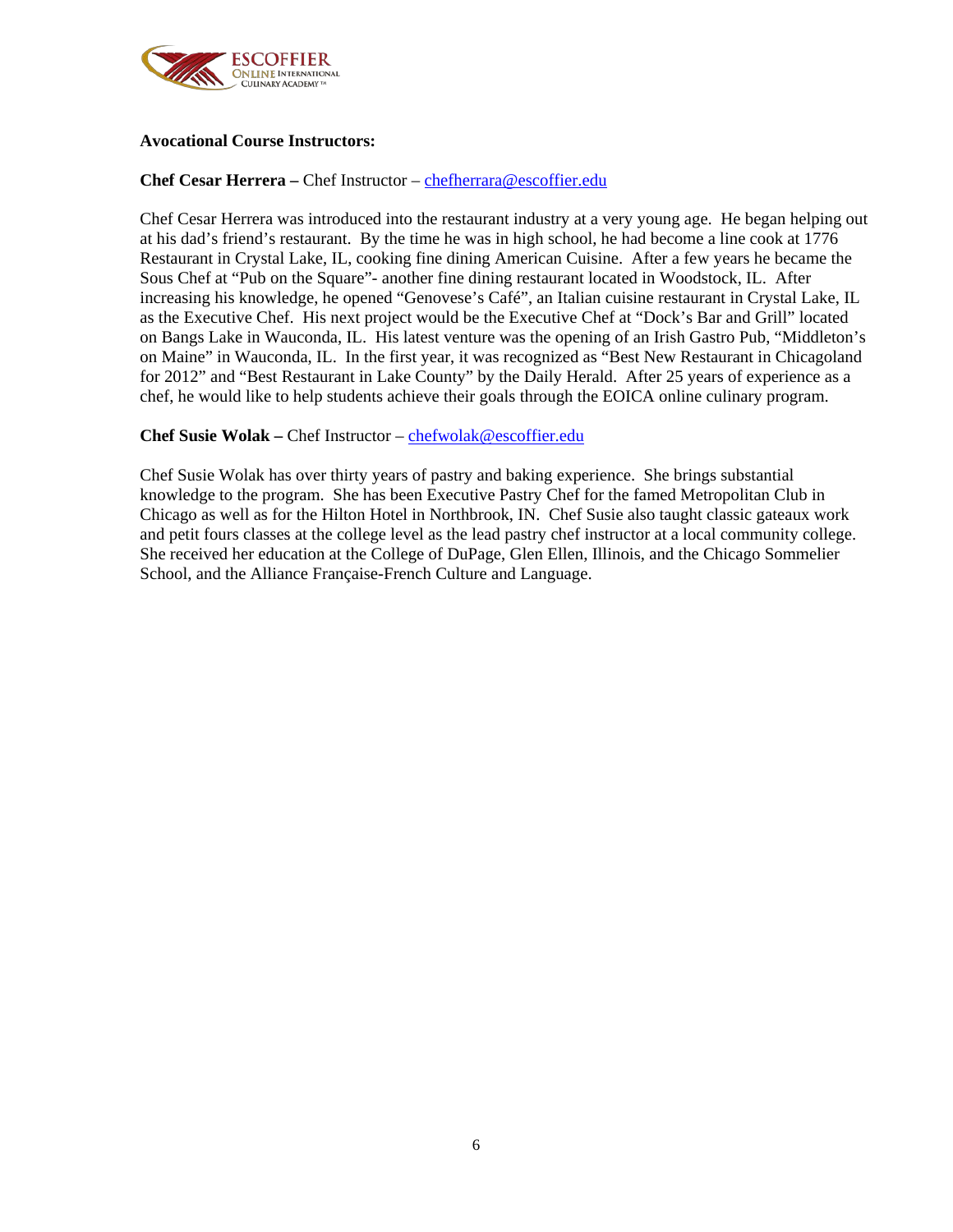

#### <span id="page-6-0"></span>**2017 PROGRAM SCHEDULES**

#### **Certificate in Baking and Pastry Program (54 weeks/ 745 clock hours/52 quarter credit hours)**

| <b>Program Start Date</b> | <b>Anticipated Program</b><br><b>Completion Date</b> | Schedule*            |
|---------------------------|------------------------------------------------------|----------------------|
| January 11, 2017          | February 20, 2018                                    | Tuesday-Wednesday**  |
| February 22, 2017         | April 3, 2018                                        | Tuesday-Wednesday**  |
| April 5, 2017             | May 15, 2018                                         | Tuesday--Wednesday** |
| May 17, 2017              | June 26, 2018                                        | Tuesday-Wednesday**  |
| July 5, 2017              | August 14, 2018                                      | Tuesday-Wednesday**  |
| August 16, 2017           | September 25, 2018                                   | Tuesday-Wednesday**  |
| September 27, 2017        | November 6, 2018                                     | Tuesday-Wednesday**  |
| November 8, 2017          | December 18, 2018                                    | Tuesday-Wednesday**  |

\*\* Asynchronous portions of online coursework can be completed at any time during a week. Synchronous lectures will be scheduled by course instructors generally within business hours on M-F. Courses will begin on a Wednesday and end on a Tuesday within the 6-week module.

Prospective students may enroll anytime for a future start date.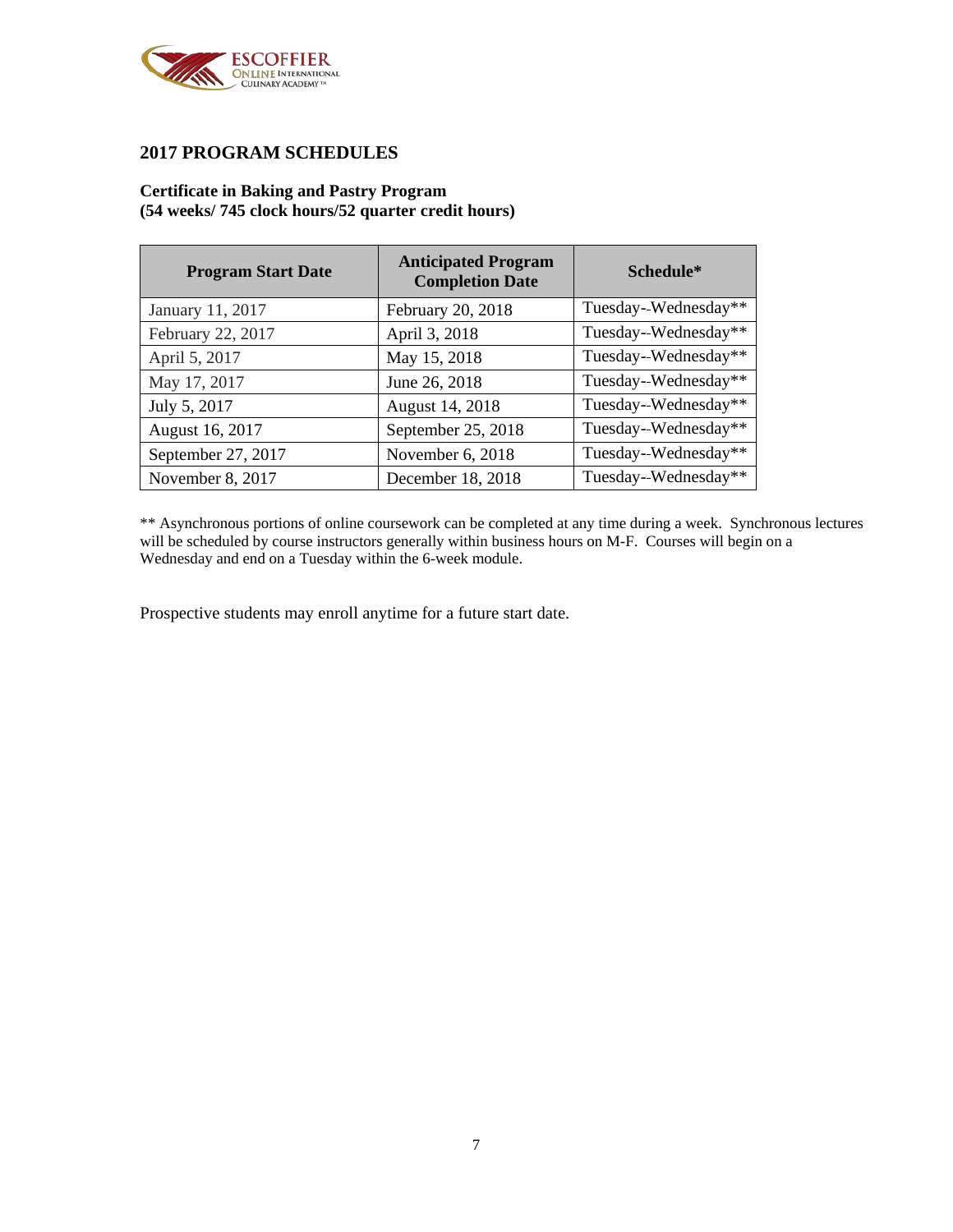

# <span id="page-7-0"></span>**TUITION AND FEES**

#### **CERTIFICATE IN BAKING AND PASTRY**

*Effective 2/15/16*

| Tuition*:                     | 9.900.00 |
|-------------------------------|----------|
| <b>Application fee:</b>       | 50.00    |
| <b>Total Cost of Program:</b> | 9.950.00 |

\* As textbooks are all delivered electronically, the cost of any books used in the program and available online to the students are included in the tuition cost. The cost of tuition also includes the toolkit and uniform.

#### **ADDITIONAL FEES:**

#### **Retake Fees**: *Effective July 2017*

Any continuously enrolled student that repeats a course at the institution is subject to the following retake fees:

- \$500 to retake any practical (BK, CA, or EX prefix) courses
- \$100 to retake CE115
- \$250 to retake any other core lecture (CE prefix) courses

#### **Additional Supplies Fees**:

The cost for the initial toolkit and uniform are included in the tuition price for the program as listed under Tuition and Fees above. Additional uniform and toolkits are available for the following fees:

- Additional Chef Coat: \$30.00
- Additional Toolkit: \$250.00

Domestic shipping costs are included with the tuition cost and fees for the uniform and toolkit. Shipping costs for supplies outside of the US are the responsibility of the student and will be charged to the student account. Shipping costs that result from replacement of supplies not due to damage are the responsibility of the student and will be charged to the student account. All shipping costs are nonrefundable.

#### **International Student Services Fee:** *Effective May 1, 2017*

International students completing a certificate program at Escoffier Online International Culinary Academy that reside outside of the United States will be subject to a \$150 non-refundable charge to cover processing fees associated with enrollment and continuing student services.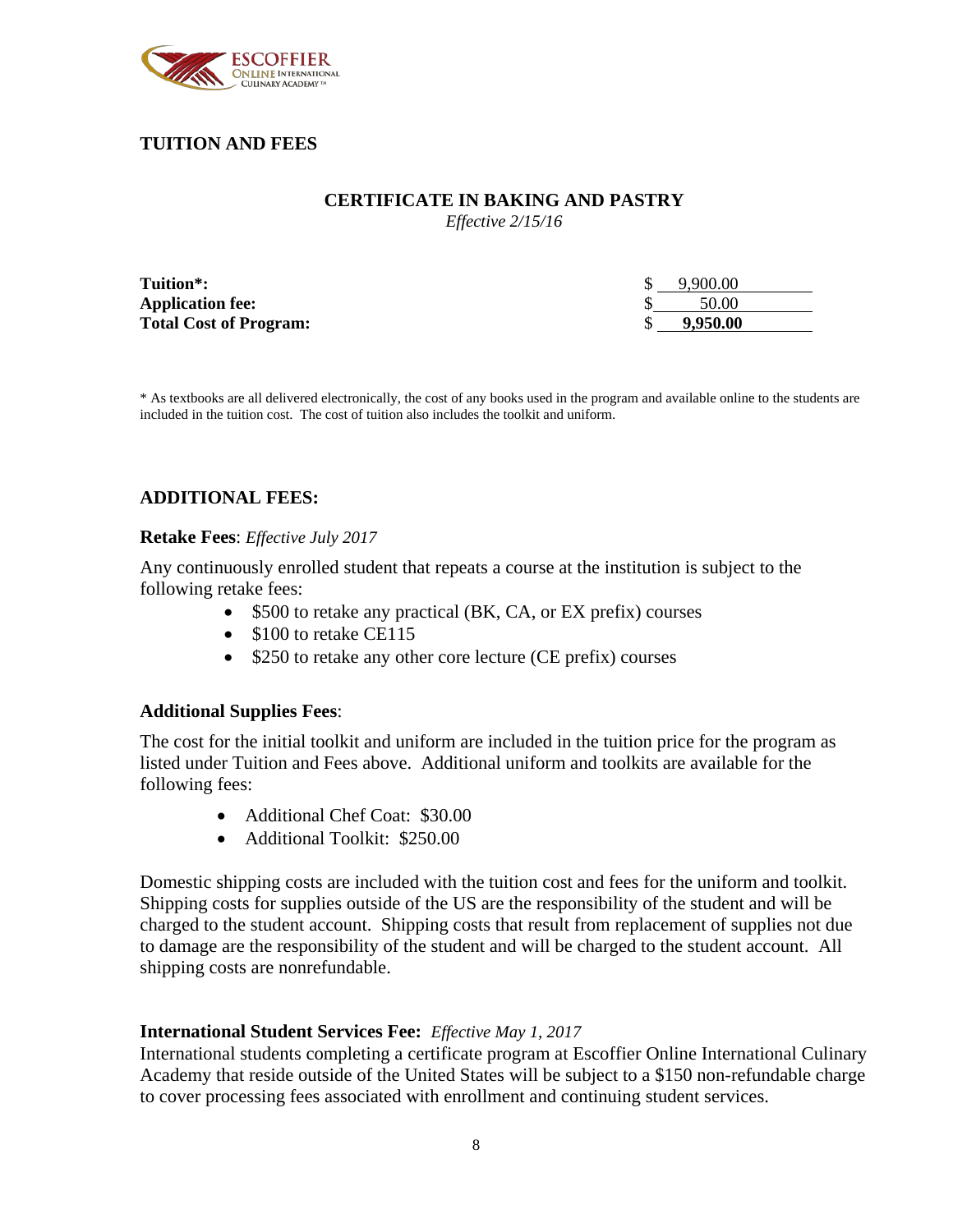

# **2017 ACADEMIC CALENDARS**

#### **2017 Academic Term Schedule**

| <b>Module/Quarter Start</b> | <b>Module Classes End</b> | <b>Quarter Classes End</b> |
|-----------------------------|---------------------------|----------------------------|
| November 9, 2016            | December 20, 2016         | February 21, 2017          |
| January 11, 2017            | February 21, 2017         | April 4, 2017              |
| February 22, 2017           | April 4, 2017             | May 16, 2017               |
| April 5, 2017               | May 16, 2017              | June 27, 2017              |
| May 17, 2017                | June 27, 2017             | August 15, 2017            |
| July 5, 2017                | August 15, 2017           | September 26, 2017         |
| August 16, 2017             | September 26, 2017        | November 7, 2017           |
| September 27, 2017          | November 7, 2017          | December 19, 2017          |
| November 8, 2017            | December 19, 2017         | February 20, 2018          |

#### **2017 Student Holiday & Break Schedule\***

| 2016 Winter Break    | December 20, 2016-January 8, 2017 <sup>**</sup> |
|----------------------|-------------------------------------------------|
| <b>Memorial Day</b>  | May 29, 2017**                                  |
| 2017 Summer Break    | July $1 - 9$ , $2017**$                         |
| Labor Day            | September 4, $2017**$                           |
| Thanksgiving Holiday | November 23-24, 2017**                          |
| 2017 Winter Break    | December 23, 2017-January 7, 2018 <sup>**</sup> |

\* *The holiday schedule may not be observed for students in Industry Externship courses. Distance Learning students will still have access to the Online Campus during school holidays and scheduled breaks.*

*\*\* Distance Learning Support will not be available on the following: December 25-26, 2015, January 1, 2016, May 30, 2016, July 4, 2016, September 5, 2016, November 24-25, 2016, & December 24-26 & 30-31, 2016, January 1-2, 2017, May 29, 2017, July 4, 2017, September 4, 2017, December 24-25 & 31,2017*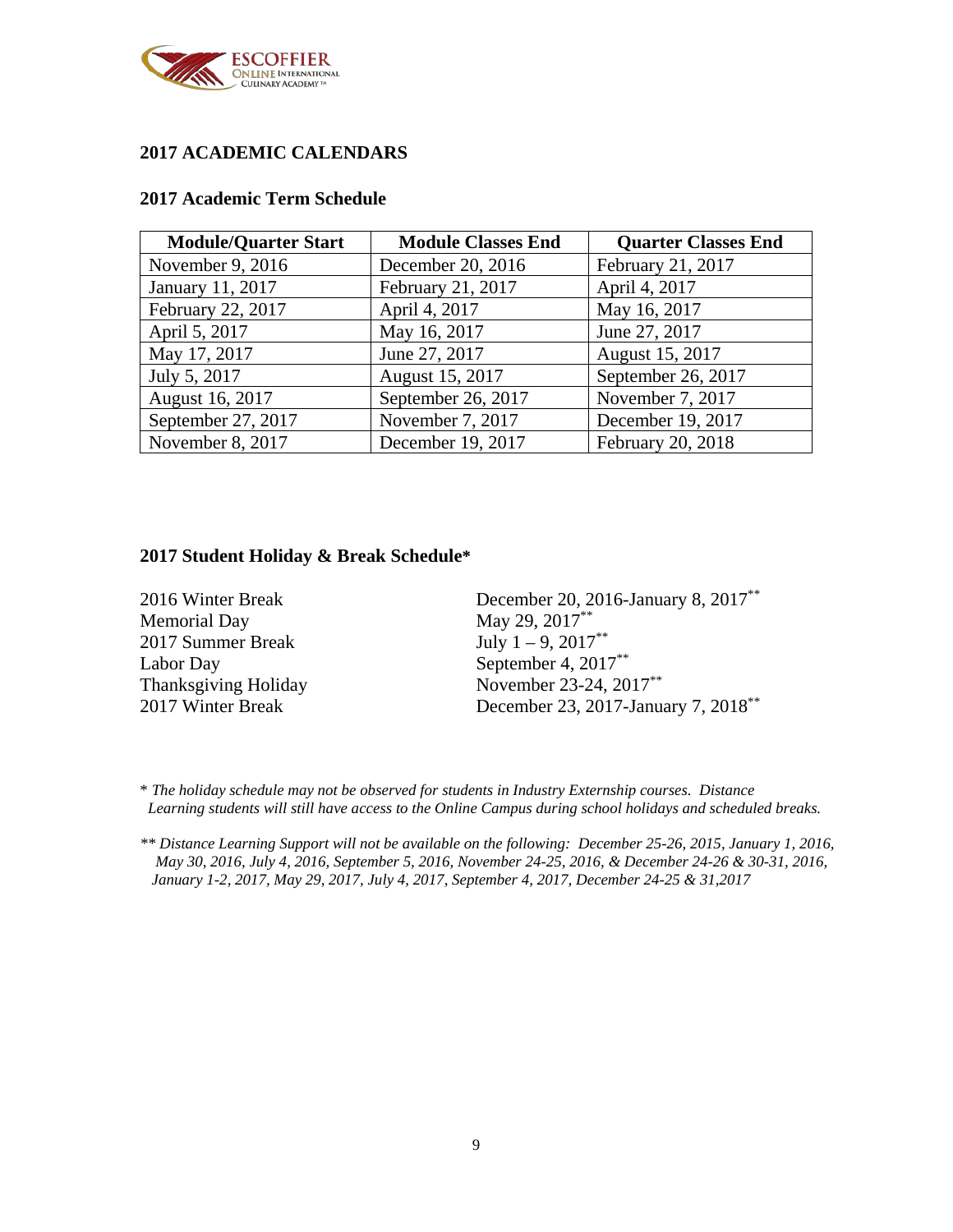

## <span id="page-9-0"></span>**INSTITUTIONAL DISCLOSURES**

The following information indicates the required disclosure information per Section 1095.200 of the Illinois Administrative Code for the reporting period as specified:

#### **Institutional Disclosures Reporting Table for Illinois Board of Higher Education Reporting Period: July 1, 2015 - June 30, 2016**

| DISCLOSURE REPORTING CATEGORY                                                                                                                                                                                                                                                                                                                                              | <b>Culinary Arts</b> | <b>Baking and</b><br>Pastry |
|----------------------------------------------------------------------------------------------------------------------------------------------------------------------------------------------------------------------------------------------------------------------------------------------------------------------------------------------------------------------------|----------------------|-----------------------------|
| A) For each program of study, report:                                                                                                                                                                                                                                                                                                                                      |                      |                             |
| 1) The number of students who were admitted in the program or course of instruction* as of July 1<br>of this reporting period.                                                                                                                                                                                                                                             | 42                   | 51                          |
| 2) The number of additional students who were admitted in the program or course of instruction during the next 12 months and classified<br>in one of the following categories:                                                                                                                                                                                             |                      |                             |
| a) New starts                                                                                                                                                                                                                                                                                                                                                              | 9                    | 100                         |
| b) Re-enrollments                                                                                                                                                                                                                                                                                                                                                          | $\Omega$             | $\Omega$                    |
| c) Transfers into the program from other programs at the school                                                                                                                                                                                                                                                                                                            | $\Omega$             | $\Omega$                    |
| 3) The total number of students admitted in the program or course of instruction during the 12-<br>month reporting period (the number of students reported under subsection A1 plus the total number<br>of students reported under subsection A2).<br>4) The number of students enrolled in the program or course of instruction during the 12-month reporting period who: | 51                   | 151                         |
| a) Transferred out of the program or course and into another program or course at the school                                                                                                                                                                                                                                                                               | 1<br>24              | $\mathbf{0}$<br>35          |
| b) Completed or graduated from a program or course of instruction<br>c) Withdrew from the school                                                                                                                                                                                                                                                                           |                      |                             |
| d) Are still enrolled                                                                                                                                                                                                                                                                                                                                                      | 26<br>$\Omega$       | 45<br>71                    |
|                                                                                                                                                                                                                                                                                                                                                                            |                      |                             |
| 5) The number of students enrolled in the program or course of instruction who were:                                                                                                                                                                                                                                                                                       |                      |                             |
| a) Placed in their field of study                                                                                                                                                                                                                                                                                                                                          | 19                   | 14                          |
| b) Placed in a related field                                                                                                                                                                                                                                                                                                                                               | N/A                  | N/A                         |
| c) Placed out of the field                                                                                                                                                                                                                                                                                                                                                 | N/A                  | N/A                         |
| d) Not available for placement due to personal reasons<br>e) Not employed                                                                                                                                                                                                                                                                                                  | N/A<br>N/A           | N/A<br>N/A                  |
|                                                                                                                                                                                                                                                                                                                                                                            |                      |                             |
| B1) The number of students who took a State licensing examination or professional<br>certification examination, if any, during the reporting period.                                                                                                                                                                                                                       | N/A                  | N/A                         |
| B2) The number of students who took and passed a State licensing examination or<br>professional certification examination, if any, during the reporting period.                                                                                                                                                                                                            | N/A                  | N/A                         |
| C) The number of graduates who obtained employment in the field who did not use the school's<br>placement assistance during the reporting period; such information may be compiled by<br>reasonable efforts of the school to contact graduates by written correspondence.                                                                                                  | 0(N/A)               | 0(N/A)                      |
| D) The average starting salary for all school graduates employed during the reporting period;<br>this information may be compiled by reasonable efforts of the school to contact graduates by<br>written correspondence.                                                                                                                                                   | \$14.70              | \$11.50                     |

\*A course of instruction is a standalone course that meets for an extended period of time and provides instruction that may or may not be related to a program of study, but is either not part of the sequence or can be taken independent of the full sequence as a stand-alone option. A Course of Instruction may directly prepare students for a certificate or other completion credential or it can stand alone as an optional preparation or, in the case of students requiring catch-up work, a prerequisite for a program. A stand-alone course might lead to a credential to be used toward preparing<br>individuals for a trade,

Note: As indicated in the PBVS Administrative Rules, Section 1095.200, student retention and graduation rates must be maintained that are appropriate to standards in the field. Furthermore, a State licensing examination or professional certification examination passage rate of at least 50% of the average passage rate for schools within the industry for any State licensing examination or professional certification **examination must be maintained.**

In the event that the school fails to meet the minimum standards, that school shall be placed on probation. If that school's passage rate in its next reporting period does not exceed 50% of the average passage rate of that class of schools as a whole, then the Board shall revoke the school's approval for that program to operate in this State. Such revocation also shall be grounds for reviewing the approval to operate as an institution.